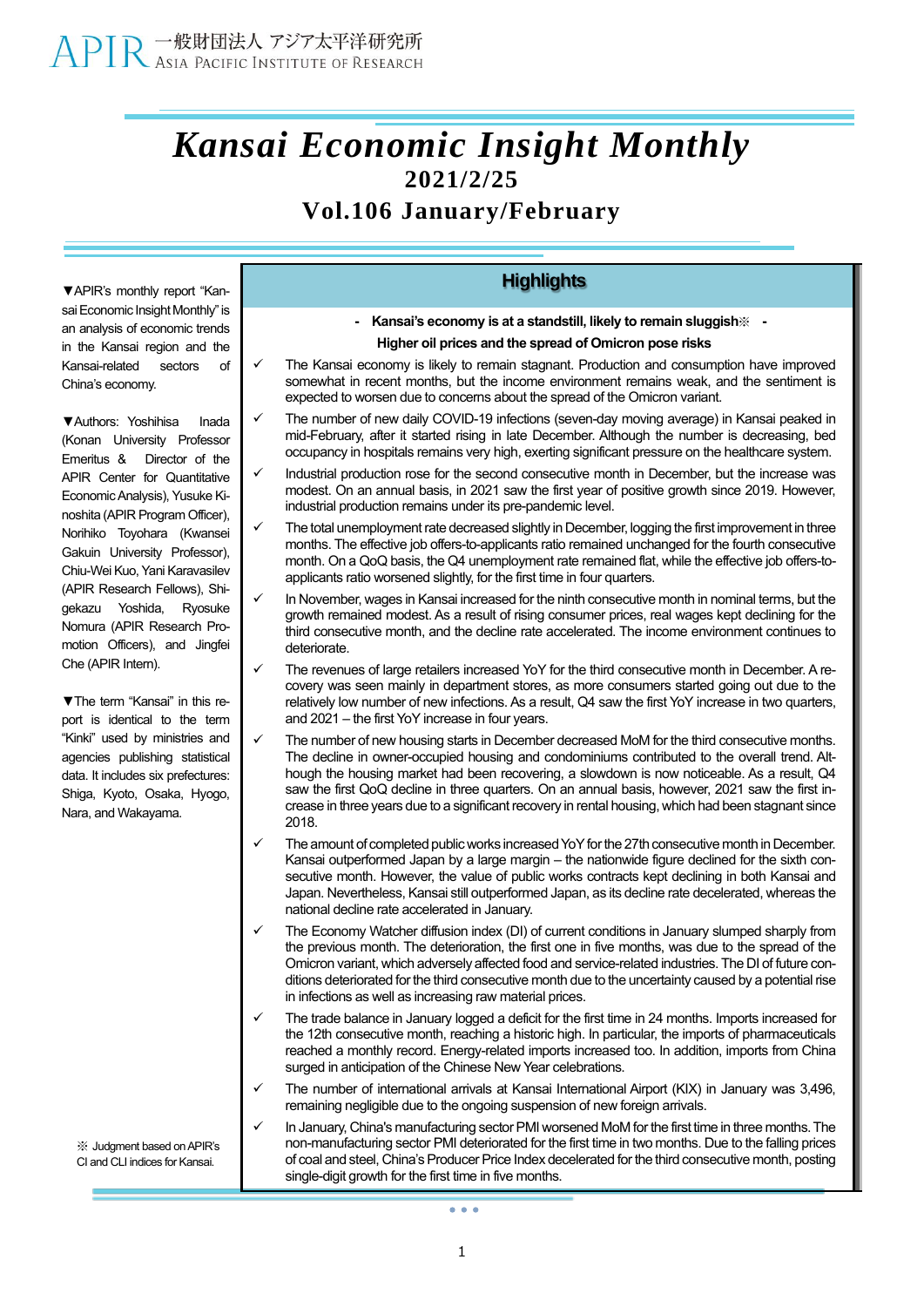|                     | 2021          |                |              |               |           |               |               |               |                |               |               | 2022          |
|---------------------|---------------|----------------|--------------|---------------|-----------|---------------|---------------|---------------|----------------|---------------|---------------|---------------|
|                     | Feb           | Mar            | Apr          | May           | Jun       | Jul           | Aug           | Sep           | Oct            | Nov           | <b>Dec</b>    | Jan           |
| Production          | T             | Ŵ              | <sup>T</sup> | N             | <b>TN</b> | W             | N             | N             | Ŵ              | 4N            | $\Rightarrow$ |               |
| Employment          | <sup>T</sup>  | 山              | Ŵ            | <b>TN</b>     | <b>TN</b> | W             | W             | $\Rightarrow$ | $\Rightarrow$  | $\Rightarrow$ | $\Rightarrow$ |               |
| Consumption         | N             | ИŃ             | <sup>T</sup> | $\Rightarrow$ | ⋓         | $\mathbf{T}$  | し             | N             | $\Rightarrow$  | <b>AN</b>     | <b>AN</b>     |               |
| Housing             | N             | $\Rightarrow$  | <b>TN</b>    | $\Rightarrow$ | <b>TN</b> | T             | T             | T             | 4              | N             | $\Rightarrow$ |               |
| <b>Public Works</b> | <b>TN</b>     | $\Rightarrow$  | N            | <b>TN</b>     | <b>TN</b> | $\Rightarrow$ | <b>TN</b>     | Ŵ             | N              | N             | N             | Ŵ             |
| Sentiment           | <sup>T</sup>  | ИŃ             | N            | <sup>T</sup>  | <b>TN</b> | $\Rightarrow$ | N             | <b>TN</b>     | 4 <sup>2</sup> | 4             | $\Rightarrow$ | N             |
| Trade               | N             | 4 <sup>2</sup> | <b>TN</b>    | <b>TN</b>     | <b>1N</b> | <b>TN</b>     | $\Rightarrow$ | $\Rightarrow$ | $\sqrt{2}$     | N             | NU            | す             |
| China               | $\Rightarrow$ | <b>AN</b>      | <b>IN</b>    | <b>TN</b>     | <b>1N</b> | $\Rightarrow$ | 业             | N             | W              | $\Rightarrow$ | $\Rightarrow$ | $\Rightarrow$ |

#### **Trends in the Kansai Economy**



• **Production**: The trend is positive if there is at least a 0.5% MoM increase in the seasonally adjusted production index released by the Kansai Bureau of Economy, Trade and Industry. If there is a decrease of 0.5% or more, the trend is negative. Otherwise, the trend is stable.

• **Trade**: The trend is positive if there is an improvement in the trade balance of at least JPY 50 billion YoY based on the Osaka Customs trade statistics. If there is a deterioration of more than JPY 50 billion, the trend is negative. Otherwise, the trend is stable.

• **Sentiment**: The trend is positive if the Diffusion Index (DI) for the Kansai region published in the Cabinet Office "Economy Watchers Survey" improves by at least 1 point MoM. If it deteriorates by 1 point or more, the trend is negative. Otherwise, the trend is stable.

• **Consumption**: The trend is positive if the monthly large retail store sales index (all stores) compiled by the Kansai Bureau of Economy, Trade and Industry increases by at least 1% YoY. If it decreases by more than 1%, the trend is downward. Otherwise, the trend is stable.

• **Housing**: The trend is positive if new housing starts increase by 5% or more YoY based on the housing construction statistics published by the Ministry of Land, Infrastructure and Transport. If there is a decrease of 5% or more, the trend is negative. Otherwise, the trend is stable.

• **Employment**: The trend is positive if the seasonally adjusted effective job offerings-to-applicants ratio published by the Ministry of Health, Labor and Welfare improves by at least 0.01. If the ratio deteriorates by 0.01 or more, the trend is negative. Otherwise, the trend is stable.

Public Works : The trend is positive if the monetary value of public works contracts increases by at least 5% YoY based on the advance payment guarantees statistics released by West Japan Construction Assurance Ltd. If it decreases by 5% or more, the trend is negative. Otherwise, the trend is stable.







※Economic forecasts are based on the Kansai economic trend indices (CI, CLI) developed by APIR.

 $\sim$   $\sim$   $\sim$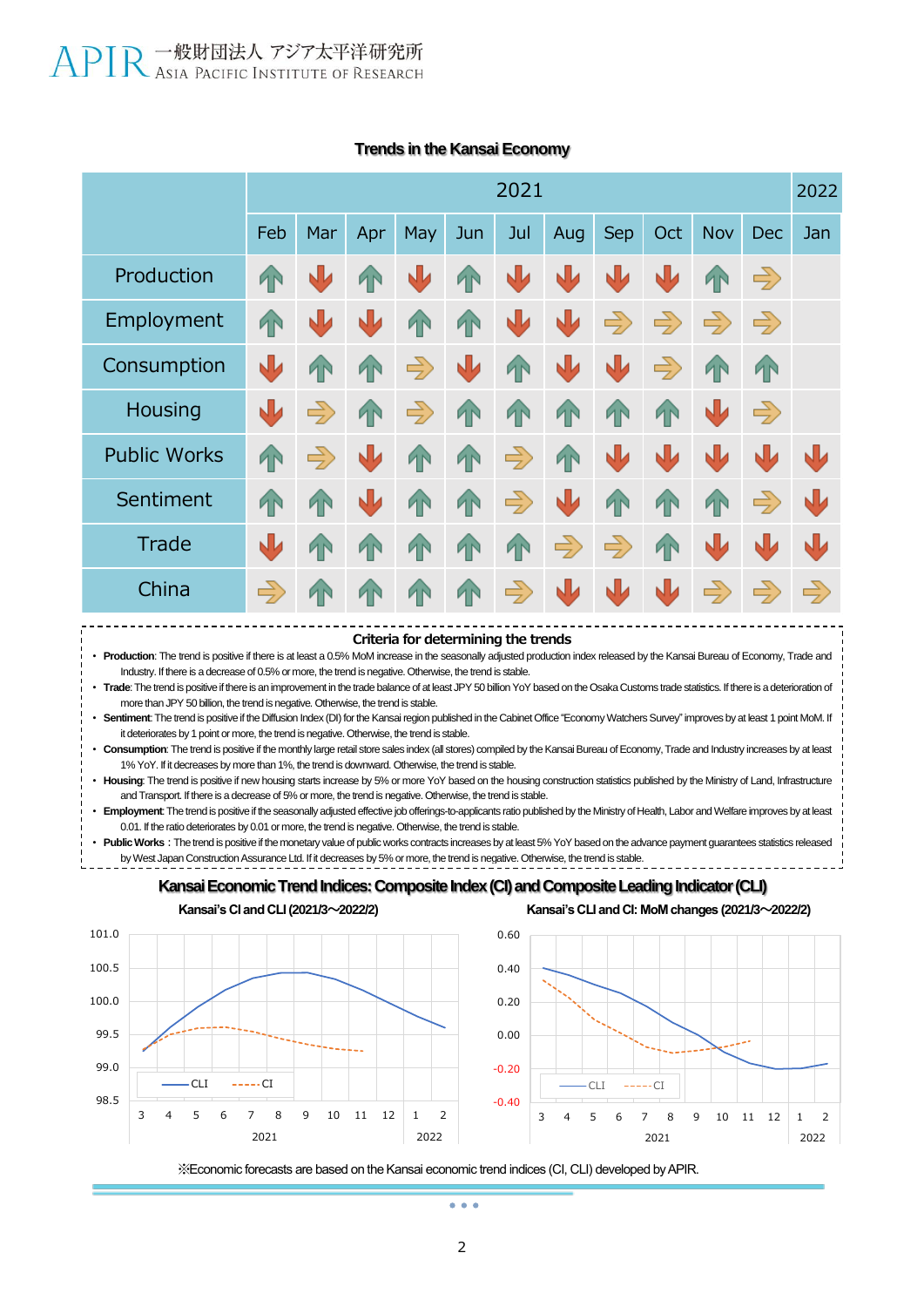#### **Data in Kansai at a glance**







Source: MHLW, MIAC Source: METI



Source: MOF









Source: CEIC

 $\bullet$   $\bullet$   $\bullet$